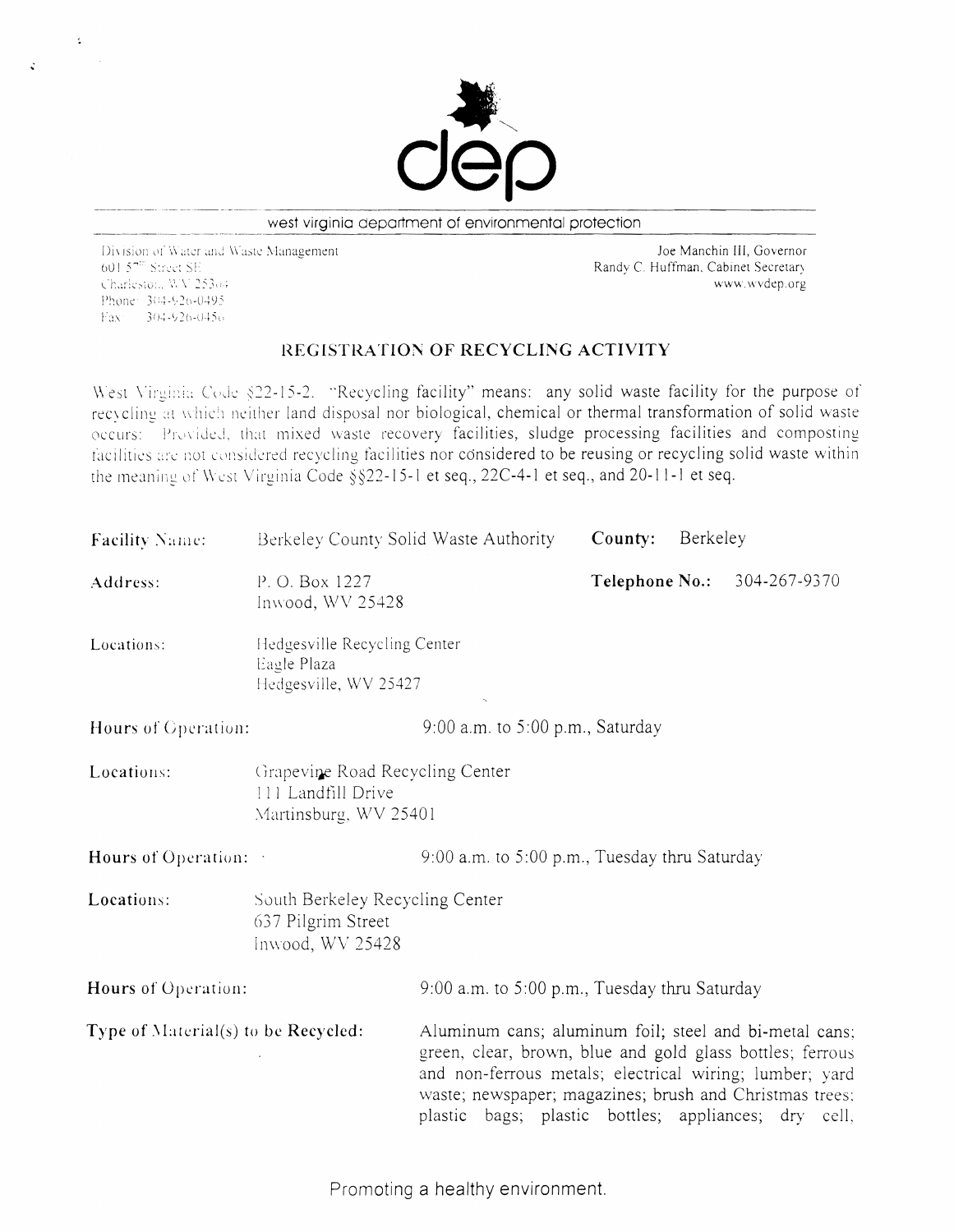# Notification of Recycling Activity Berkeley County Solid Waste Authority

Page 2

 $\ddot{\phantom{1}}$ 

|                                          | rechargeable and lead acid batteries; CFL's; mixed paper;<br>cardboard; ink jet cartridges; toner cartridges; tires; and<br>electronics.                                                                                                                                                                                                     |  |
|------------------------------------------|----------------------------------------------------------------------------------------------------------------------------------------------------------------------------------------------------------------------------------------------------------------------------------------------------------------------------------------------|--|
| Amount of Materials to Be Recycled:      | Hedgesville Recycling Center -- Est. 20 tons/month<br>Grapevine Road Recycling Center -- Est. 175 tons/month<br>South Berkeley Recycling Center -- Est. 150/month                                                                                                                                                                            |  |
| Brief Description of Recycling Activity: | Hedgesville Recycling Center -- Residential and<br>commercial sources. Limited to 2 buildings, 4 dumpsters<br>and 1 trailer.<br>Grapevine Road Recycling Center -- Residential and<br>commercial sources and waste haulers; 5 Acres.<br>South Berkeley Recycling Center -- Residential and<br>commercial sources and waste haulers; 5 Acres. |  |

### Requirements and Restrictions for Recycling Activity:

- If applicable, recycling activities must comply with all applicable prohibitions and location standards listed  $\left| \ \right|$ under subsections 3.1 and 3.2 of 33CSR1.
- 2) If applicable, provide rapidly growing trees, shrubbery, fencing, berms, or other appropriate means at the facility to provide a wind break, screening from the surrounding area and to function as a barrier to discourage unauthorized access.
- 3) All operations must be conducted within enclosed structures.
- 4) Receiving or storing of any hazardous waste material at a recycling facility is strictly prohibited. 5) All materials not used in the recycling process must be properly disposed.
- 6) Recycling activities must ensure that all leachate, waste water and storm water is collected, treated, and/or discharged in a manner that does not violate the water quality standards established under W. Va. Code §22-11-1 et seq. or the regulations and rules promulgated thereunder.
- 7) Stormwater discharges from rain or snow that has been contaminated by the recycling activity must obtain a Multi-sector Stormwater Permit through the DEP Division of Water and Waste Management's Stormwater Section.
- Storage of recyclable materials outside of the enclosed structures must only be materials in bundles, bins or  $S$ ) containers; or materials prepared for transportation.
- 9) No material may be stored for more than sixty (60) days without written approval by the Secretary.
- 10) All zoning and fire regulations and restrictions must be strictly followed.

#### WVRA Number: WVRA-02-001-10

Sud lui R

Sudhir D. Patel, Waste Permitting Manager

 $5/27/2010$